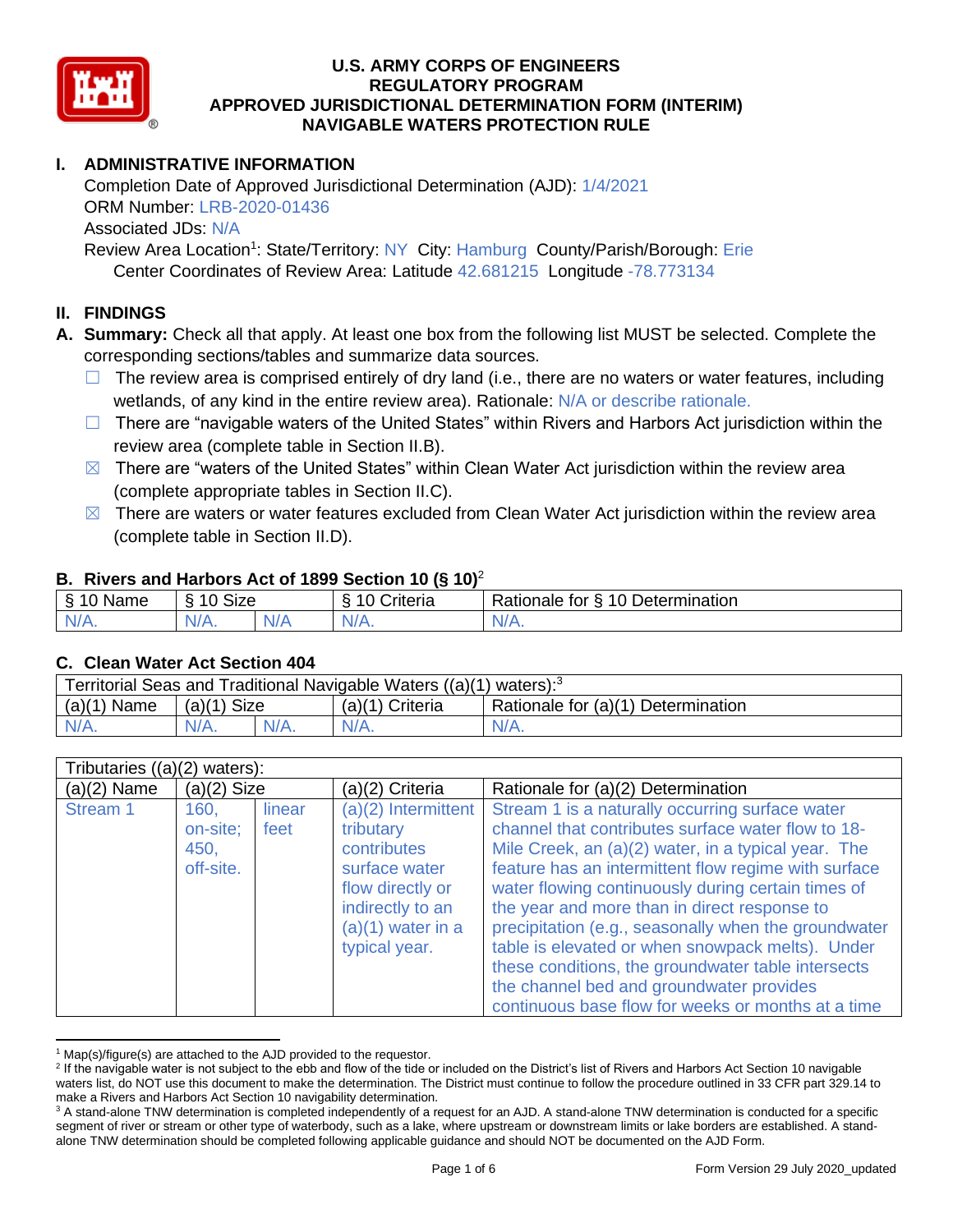

| Tributaries $((a)(2)$ waters): |               |  |                 |                                                                                                                                                                                                                                                                                                                                                                                                                                                                                                                                                                                                                                                                                                                                                                                                                                                                                                                                                                                                                                                                                                                                                                                                                                                                                                                                                                                                                                                                                                                                                                                                                                                                                                                                                                                                                                                                                                                                                                                                                                                                                                                                                                                                                                                                   |  |  |
|--------------------------------|---------------|--|-----------------|-------------------------------------------------------------------------------------------------------------------------------------------------------------------------------------------------------------------------------------------------------------------------------------------------------------------------------------------------------------------------------------------------------------------------------------------------------------------------------------------------------------------------------------------------------------------------------------------------------------------------------------------------------------------------------------------------------------------------------------------------------------------------------------------------------------------------------------------------------------------------------------------------------------------------------------------------------------------------------------------------------------------------------------------------------------------------------------------------------------------------------------------------------------------------------------------------------------------------------------------------------------------------------------------------------------------------------------------------------------------------------------------------------------------------------------------------------------------------------------------------------------------------------------------------------------------------------------------------------------------------------------------------------------------------------------------------------------------------------------------------------------------------------------------------------------------------------------------------------------------------------------------------------------------------------------------------------------------------------------------------------------------------------------------------------------------------------------------------------------------------------------------------------------------------------------------------------------------------------------------------------------------|--|--|
| $(a)(2)$ Name                  | $(a)(2)$ Size |  | (a)(2) Criteria | Rationale for (a)(2) Determination                                                                                                                                                                                                                                                                                                                                                                                                                                                                                                                                                                                                                                                                                                                                                                                                                                                                                                                                                                                                                                                                                                                                                                                                                                                                                                                                                                                                                                                                                                                                                                                                                                                                                                                                                                                                                                                                                                                                                                                                                                                                                                                                                                                                                                |  |  |
|                                |               |  |                 | even when it is not raining or has not very recently<br>rained.<br>Supporting information.<br>Landscape position $-$ the stream is located near the<br>bottom ( $\sim$ elevation 845') of a large northeast<br>sloping hill (top elevation ~1300 feet). The stream<br>receives flow input from drainage ditches<br>intercepting runoff from the hillside, as well as<br>precipitation and runoff from other portions of the<br>watershed.<br>Observations – A site visit to the adjacent upstream<br>parcel and channel was made on Oct. 26, 2020 in<br>the midst of an ongoing rain event. The stream<br>channel is well-defined with an avg. channel bottom<br>width of 3 feet, avg. bank-full width of 4 feet, and<br>avg. bank-full depth of 2.5 feet. The water depth in<br>the channel was approximately 10 inches. Erosion<br>of banks within the channel indicate a flow regime<br>that is more persistent than that associated with<br>ephemeral flow solely from precipitation.<br>A site visit to the subject parcel was made on Nov.<br>13, 2020 during another rain event. The bank<br>channels across the site were regraded in the<br>summer of 2020 to an approximate 3:1 slope; the<br>slopes and channel bottom (approximately 3 feet<br>wide) were lined with stone. Persistent flow was<br>again observed through the channel and the depth<br>of water was approximately 4-6 inches. Mr.<br>Kennedy explained that his father-in-law dug this<br>feature along with Ditch 1 when the area was an<br>active farm many years ago. However, a review of<br>multiple aerial photos suggests this section of<br>stream historically occurred as a naturally occurring<br>feature with a meandering channel.<br>Resource review - The stream does not appear on<br>USGS 1:24 topography maps or the National<br>Hydrography Dataset layers. However, a review of<br>historical aerial photos (1928, 1952, 1966) show the<br>stream in the review area as an apparent, natural,<br>meandering feature that receives water from various<br>upgradient drainage ditches and run-off from fields.<br>Based on the details discussed above, flow through<br>the stream is determined to have intermittent flow<br>and is regulated as $a(2)$ tributary. |  |  |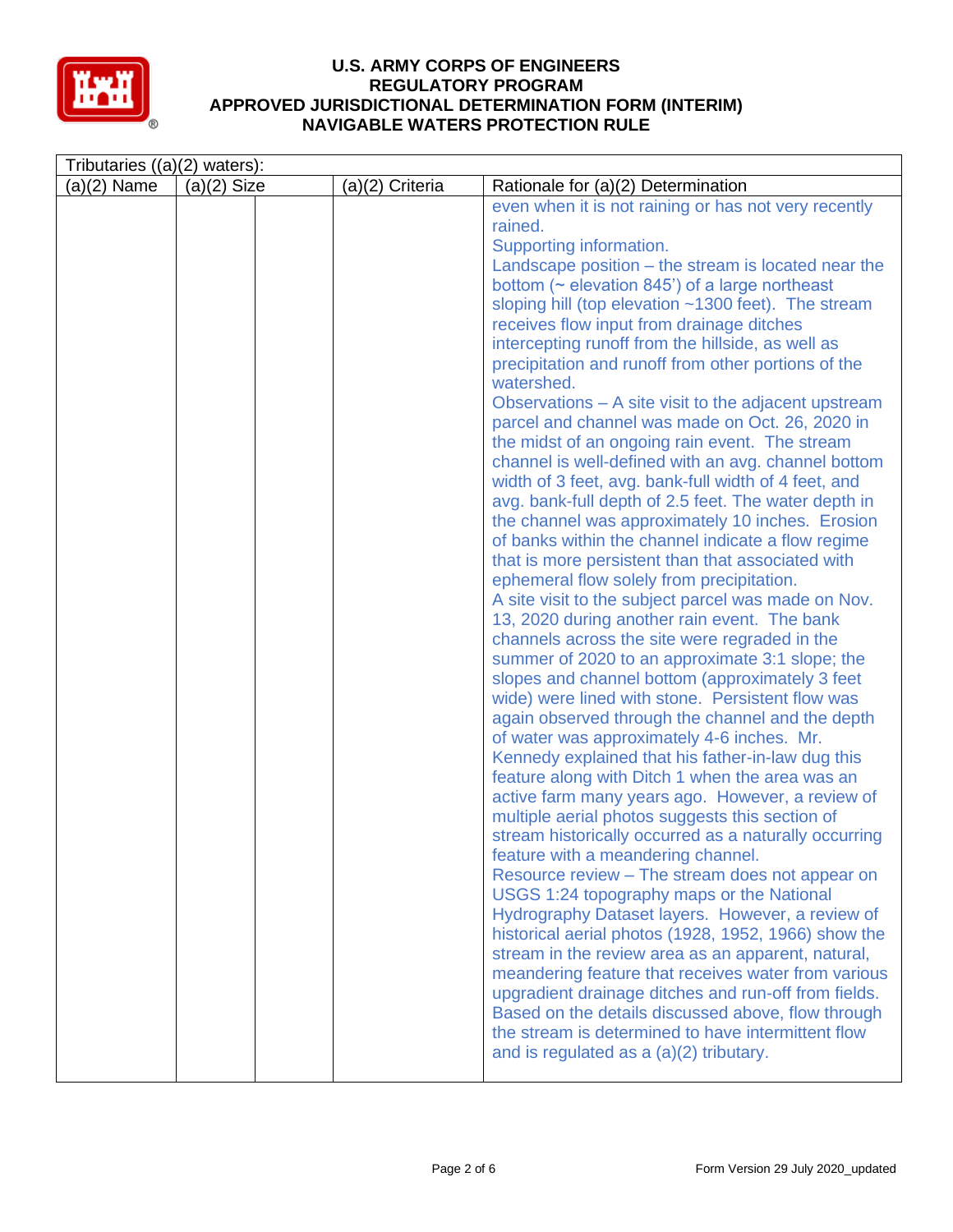

| Lakes and ponds, and impoundments of jurisdictional waters $((a)(3)$ waters): |             |         |                   |                                    |
|-------------------------------------------------------------------------------|-------------|---------|-------------------|------------------------------------|
| $(a)(3)$ Name                                                                 | (a)(3) Size |         | $(a)(3)$ Criteria | Rationale for (a)(3) Determination |
| $N/A$ .                                                                       | $N/A$ .     | $N/A$ . | $N/A$ .           | $N/A$ .                            |
|                                                                               |             |         |                   |                                    |

| Adjacent wetlands ((a)(4) waters): |                       |  |                    |                                                 |  |
|------------------------------------|-----------------------|--|--------------------|-------------------------------------------------|--|
| $(a)(4)$ Name                      | <b>Size</b><br>(a)(4) |  | Criteria<br>(a)(4) | <sup>1</sup> Rationale for (a)(4) Determination |  |
|                                    | N/A.                  |  |                    | N/A.                                            |  |

# **D. Excluded Waters or Features**

| Excluded waters $((b)(1) - (b)(12))$ : <sup>4</sup> |                       |                |                                                                                                                                                                                                   |                                                                                                                                                                                                                                                                                                                                                                                                                                                                                                                                                                                                                                                                                                                                                                                                                                                                                                                                                                                                                                                                                                                                                                                                                                                                                                                                                                                                                                                                                                                                                                                                                                                                                 |
|-----------------------------------------------------|-----------------------|----------------|---------------------------------------------------------------------------------------------------------------------------------------------------------------------------------------------------|---------------------------------------------------------------------------------------------------------------------------------------------------------------------------------------------------------------------------------------------------------------------------------------------------------------------------------------------------------------------------------------------------------------------------------------------------------------------------------------------------------------------------------------------------------------------------------------------------------------------------------------------------------------------------------------------------------------------------------------------------------------------------------------------------------------------------------------------------------------------------------------------------------------------------------------------------------------------------------------------------------------------------------------------------------------------------------------------------------------------------------------------------------------------------------------------------------------------------------------------------------------------------------------------------------------------------------------------------------------------------------------------------------------------------------------------------------------------------------------------------------------------------------------------------------------------------------------------------------------------------------------------------------------------------------|
| <b>Exclusion Name</b>                               | <b>Exclusion Size</b> |                | Exclusion <sup>5</sup>                                                                                                                                                                            | Rationale for Exclusion Determination                                                                                                                                                                                                                                                                                                                                                                                                                                                                                                                                                                                                                                                                                                                                                                                                                                                                                                                                                                                                                                                                                                                                                                                                                                                                                                                                                                                                                                                                                                                                                                                                                                           |
| Ditch 1                                             | 200                   | linear<br>feet | $(b)(5)$ Ditch that is<br>not an $(a)(1)$ or<br>$(a)(2)$ water, and<br>those portions of<br>a ditch<br>constructed in an<br>$(a)(4)$ water that<br>do not satisfy the<br>conditions of<br>(c)(1). | Ditch $1 - is a channel that was constructed to$<br>convey water from farm fields. Ditches are not<br>considered tributaries under (a)(2) when at the<br>time a ditch was originally constructed, the ditch<br>did not relocate a tributary, was not constructed<br>in a tributary, or was not constructed in an<br>adjacent wetland, and as such, is not considered<br>a tributary under $(a)(2)$ .<br>Observations - Ditch 1 was reviewed during the<br>site visit on Nov. 13, 2020 during another rain<br>event. The ditch drains from west to east across<br>the slope of a field behind the Kennedy parcel<br>and is typical of a ditch constructed to intercept<br>and divert water. The ditch continues off site to<br>another drainage feature that flows north into<br>Stream 1. The bank-full width and depth:<br>approximately 3 feet x 2 feet. Water depth was<br>approximately 4 inches with negligible flow and<br>substrate comprised of silt, sediment, and<br>leaves.<br>Mr. Kennedy explained that Ditch 1 had been<br>there since his father was a young child on the<br>family farm. He maintained them in later years<br>when he took over the farm. The land hasn't<br>been farmed in many years and Ditch 1 is now<br>lined with trees and woody shrubs.<br><b>Resource Review:</b><br>Soils - Ditch 1 is located in soils identified by the<br>NRCS WEB Soil Survey as Rhinebeck silt loam<br>(RgA), 0-3% slopes. The drainage classification<br>is Somewhat poorly drained; however, the soil is<br>not rated as a hydric soil. National Wetland<br>Inventory (NWI) mapped wetlands do not appear<br>in the area of Ditch 1. The ditch does not appear |

<sup>4</sup> Some excluded waters, such as (b)(2) and (b)(4), may not be specifically identified on the AJD form unless a requestor specifically asks a Corps district to do so. Corps districts may, in case-by-case instances, choose to identify some or all of these waters within the review area.  $5$  Because of the broad nature of the (b)(1) exclusion and in an effort to collect data on specific types of waters that would be covered by the (b)(1)

exclusion, four sub-categories of (b)(1) exclusions were administratively created for the purposes of the AJD Form. These four sub-categories are not new exclusions, but are simply administrative distinctions and remain (b)(1) exclusions as defined by the NWPR.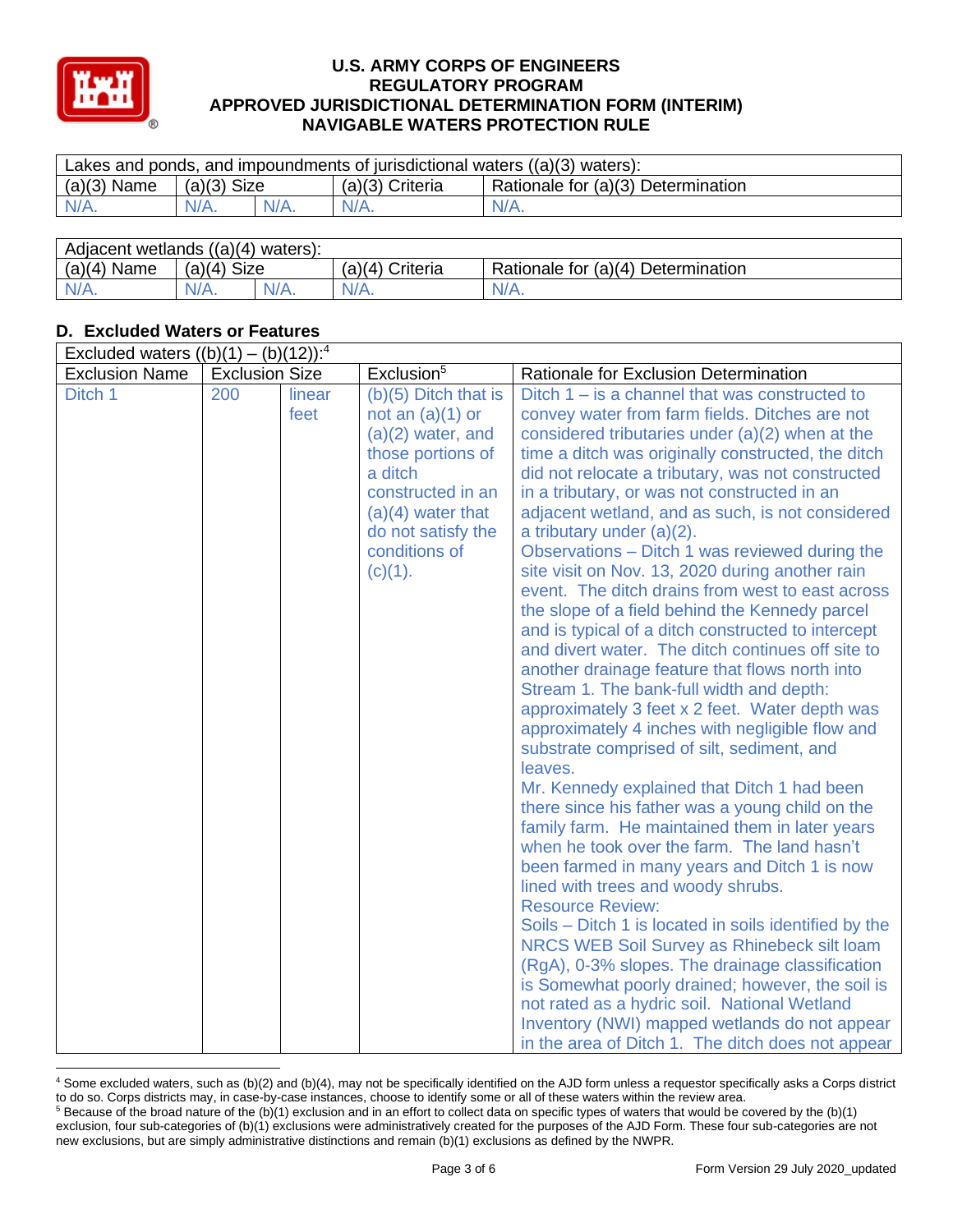

| Excluded waters $((b)(1) - (b)(12))$ : <sup>4</sup> |                       |                |                                                                                                                                                                                                   |                                                                                                                                                                                                                                                                                                                                                                                                                                                                                                                                                                                                                                                                                                                                                                                                                                                                                                                                                                                                                                                                                                                                                                                                                                                                                                                                                                                                                                                                                                                                                                                                                                                                                                                                                                     |  |
|-----------------------------------------------------|-----------------------|----------------|---------------------------------------------------------------------------------------------------------------------------------------------------------------------------------------------------|---------------------------------------------------------------------------------------------------------------------------------------------------------------------------------------------------------------------------------------------------------------------------------------------------------------------------------------------------------------------------------------------------------------------------------------------------------------------------------------------------------------------------------------------------------------------------------------------------------------------------------------------------------------------------------------------------------------------------------------------------------------------------------------------------------------------------------------------------------------------------------------------------------------------------------------------------------------------------------------------------------------------------------------------------------------------------------------------------------------------------------------------------------------------------------------------------------------------------------------------------------------------------------------------------------------------------------------------------------------------------------------------------------------------------------------------------------------------------------------------------------------------------------------------------------------------------------------------------------------------------------------------------------------------------------------------------------------------------------------------------------------------|--|
| <b>Exclusion Name</b>                               | <b>Exclusion Size</b> |                | Exclusion <sup>5</sup>                                                                                                                                                                            | Rationale for Exclusion Determination                                                                                                                                                                                                                                                                                                                                                                                                                                                                                                                                                                                                                                                                                                                                                                                                                                                                                                                                                                                                                                                                                                                                                                                                                                                                                                                                                                                                                                                                                                                                                                                                                                                                                                                               |  |
|                                                     |                       |                |                                                                                                                                                                                                   | to be constructed in an $(a)(4)$ water.<br>A review of USGS Topo Maps (1:24K) cited in<br>Section IIIA show no stream features associated<br>with the location of the ditch indicating it is not a<br>relocated tributary; the ditch crosses the field<br>parallel to topographic contours. Aerial photos<br>suggest the, straight linear feature has been in<br>place for many years.<br>Based on the above information, Ditch 1 does<br>not meet criteria to be an $(a)(1)$ or $(a)(2)$ water<br>nor is it a ditch constructed in an (a)(4) water.<br>The ditch is excluded as a (b)(5) excluded water.                                                                                                                                                                                                                                                                                                                                                                                                                                                                                                                                                                                                                                                                                                                                                                                                                                                                                                                                                                                                                                                                                                                                                           |  |
| Ditch <sub>2</sub>                                  | 450                   | linear<br>feet | $(b)(5)$ Ditch that is<br>not an $(a)(1)$ or<br>$(a)(2)$ water, and<br>those portions of<br>a ditch<br>constructed in an<br>$(a)(4)$ water that<br>do not satisfy the<br>conditions of<br>(c)(1). | Ditch $2 - is a channel that was constructed to$<br>divert water from farm fields and away from Mr.<br>Kennedy's residence. Ditches are not<br>considered tributaries under (a)(2) when at the<br>time a ditch was originally constructed, the ditch<br>did not relocate a tributary, was not constructed<br>in a tributary, or was not constructed in an<br>adjacent wetland.<br>Observations - Ditch 2 was reviewed during the<br>site visit on Nov. 13, 2020 during another rain<br>event. The ditch drains north from Ditch 1 along<br>the west side of the Kennedy parcel and<br>ultimately reaches Stream 1, north and west of<br>the Kennedy parcel. It is typical of a ditch<br>constructed to intercept and divert water. The<br>ditch appears as a vegetated swale with no<br>defined bed or bank.<br>Mr. Kennedy explained that he dug the ditch<br>after their home was constructed to divert runoff<br>from the field away from the residence.<br><b>Resource Review:</b><br>Soils – Ditch 2 is located in soils identified by the<br>NRCS WEB Soil Survey as Rhinebeck silt loam<br>(RgA), 0-3% slopes. The drainage classification<br>is Somewhat poorly drained; however, the soil is<br>not rated as a hydric soil. National Wetland<br>Inventory (NWI) mapped wetlands do not appear<br>in the area of Ditch 2. The ditch does not appear<br>to be constructed in an $(a)(4)$ water.<br>A review of USGS Topo Maps (1:24K) cited in<br>Section IIIA show no stream features associated<br>with the location of the ditch indicating it is not a<br>relocated tributary; the ditch crosses the field<br>draining along slightly sloping contours to<br>Stream 1. A review of aerial photos shows the<br>feature extending north and then northwest |  |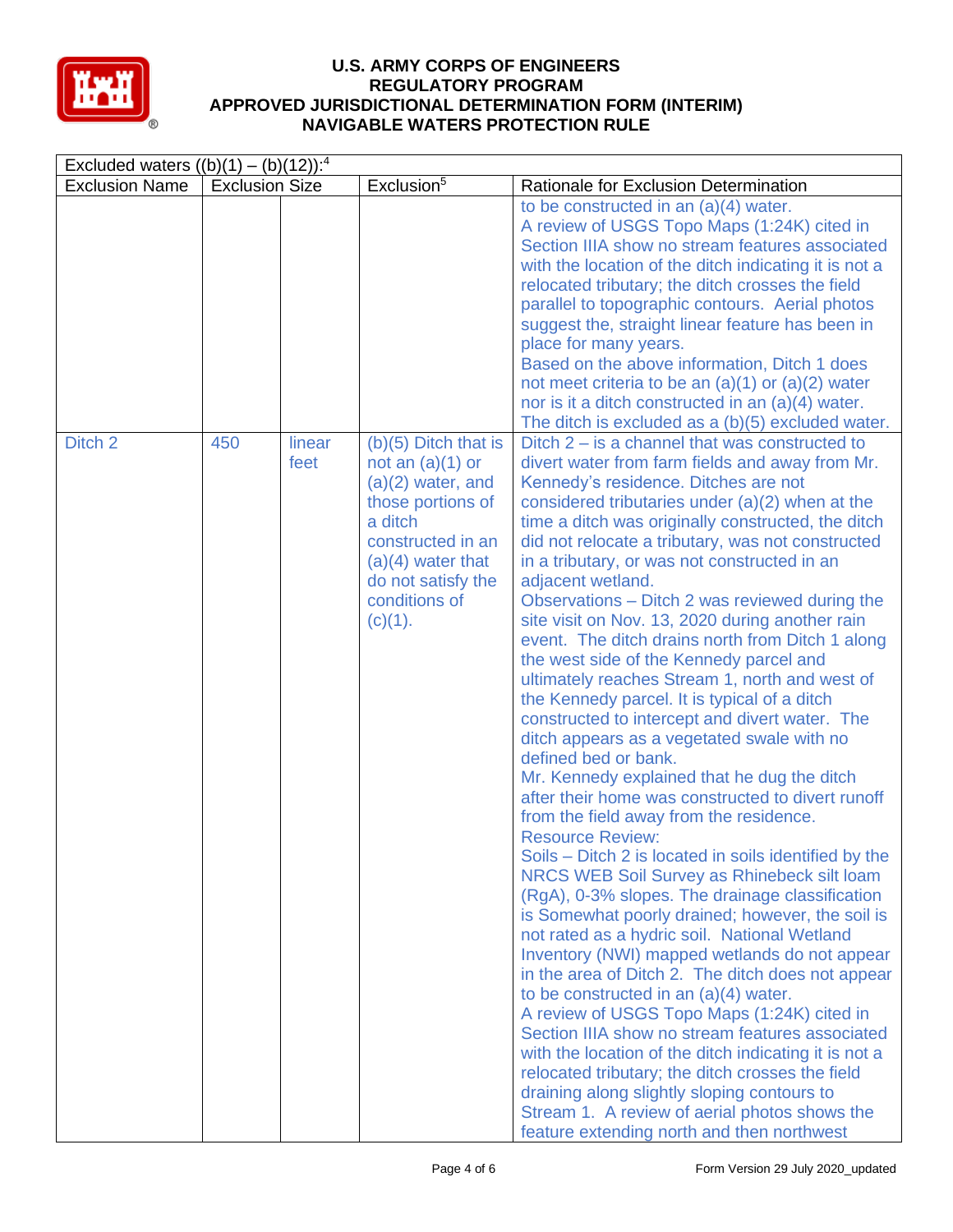

| Excluded waters $((b)(1) - (b)(12))$ : <sup>4</sup> |                       |                        |                                                                                                                                                                                                                                               |  |
|-----------------------------------------------------|-----------------------|------------------------|-----------------------------------------------------------------------------------------------------------------------------------------------------------------------------------------------------------------------------------------------|--|
| <b>Exclusion Name</b>                               | <b>Exclusion Size</b> | Exclusion <sup>5</sup> | Rationale for Exclusion Determination                                                                                                                                                                                                         |  |
|                                                     |                       |                        | across the adjacent field.<br>Based on the above information, Ditch 2 does<br>not meet criteria to be an $(a)(1)$ or $(a)(2)$ water<br>nor is it a ditch constructed in an (a)(4) water.<br>The ditch is excluded as a (b)(5) excluded water. |  |

# **III. SUPPORTING INFORMATION**

- **A. Select/enter all resources** that were used to aid in this determination and attach data/maps to this document and/or references/citations in the administrative record, as appropriate.
	- $\boxtimes$  Information submitted by, or on behalf of, the applicant/consultant: Oral history given during site visit on Nov. 13, 2020.

This information is sufficient for purposes of this AJD.

Rationale: N/A or describe rationale for insufficiency (including partial insufficiency).

- $\Box$  Data sheets prepared by the Corps: Title(s) and/or date(s).
- $\boxtimes$  Photographs: Aerial and Other: https://www2.erie.gov/aerial photos/, HistoricAerials.com,

https://explorer.pictometry.com/index.php?page=login, and site photos taken on Oct. 26 and Nov. 13, 2020.

- $\boxtimes$  Corps site visit(s) conducted on: Nov. 13, 2020.
- ☐ Previous Jurisdictional Determinations (AJDs or PJDs): ORM Number(s) and date(s).
- ☒ Antecedent Precipitation Tool: *provide detailed discussion in Section III.B*.
- ☒ USDA NRCS Soil Survey: Web Soil Survey
- ☒ USFWS NWI maps: ORM Data layer
- $\boxtimes$  USGS topographic maps: ORM 1:24 K, NHD layer.

# **Other data sources used to aid in this determination:**

| Data Source (select)              | Name and/or date and other relevant information |
|-----------------------------------|-------------------------------------------------|
| <b>USGS Sources</b>               | $N/A$ .                                         |
| <b>USDA Sources</b>               | N/A                                             |
| <b>NOAA Sources</b>               | $N/A$ .                                         |
| <b>USACE Sources</b>              | $N/A$ .                                         |
| <b>State/Local/Tribal Sources</b> | $N/A$ .                                         |
| <b>Other Sources</b>              | $N/A$ .                                         |

**B. Typical year assessment(s):** The Antecedent Precipitation Tool (APT) pulls precipitation data from NOAA's Daily Global Hisitorical Climatology Network. The APT evaluates normal precipitation conditions based on the three 30-day periods preceding the observation date. For each period, a weighted condtion value is assigned by determining whether the 30-day precipitation total falls within, above, or below the 70th and 30th percentiles for totals from the same date range over the preceding 30 years. The APT then makes a determination of "normal," "wetter than normal," or "drier than normal" based on the condition values sum. The APT also displays results generated via the Palmer Drought Severity Index and the University of Deleware WebWIMP.

The subject parcel's latitude/longitude was entered into the APT to evaluate average precipitation, total precipitation over the 90 days preceding the Oct. 26 and Nov. 13, 2020 site visits. The nearest four weather stations used for the evaluation where – Wales, Hamburg 0.4 WSW, Colden 1 N, Colden 1W, and